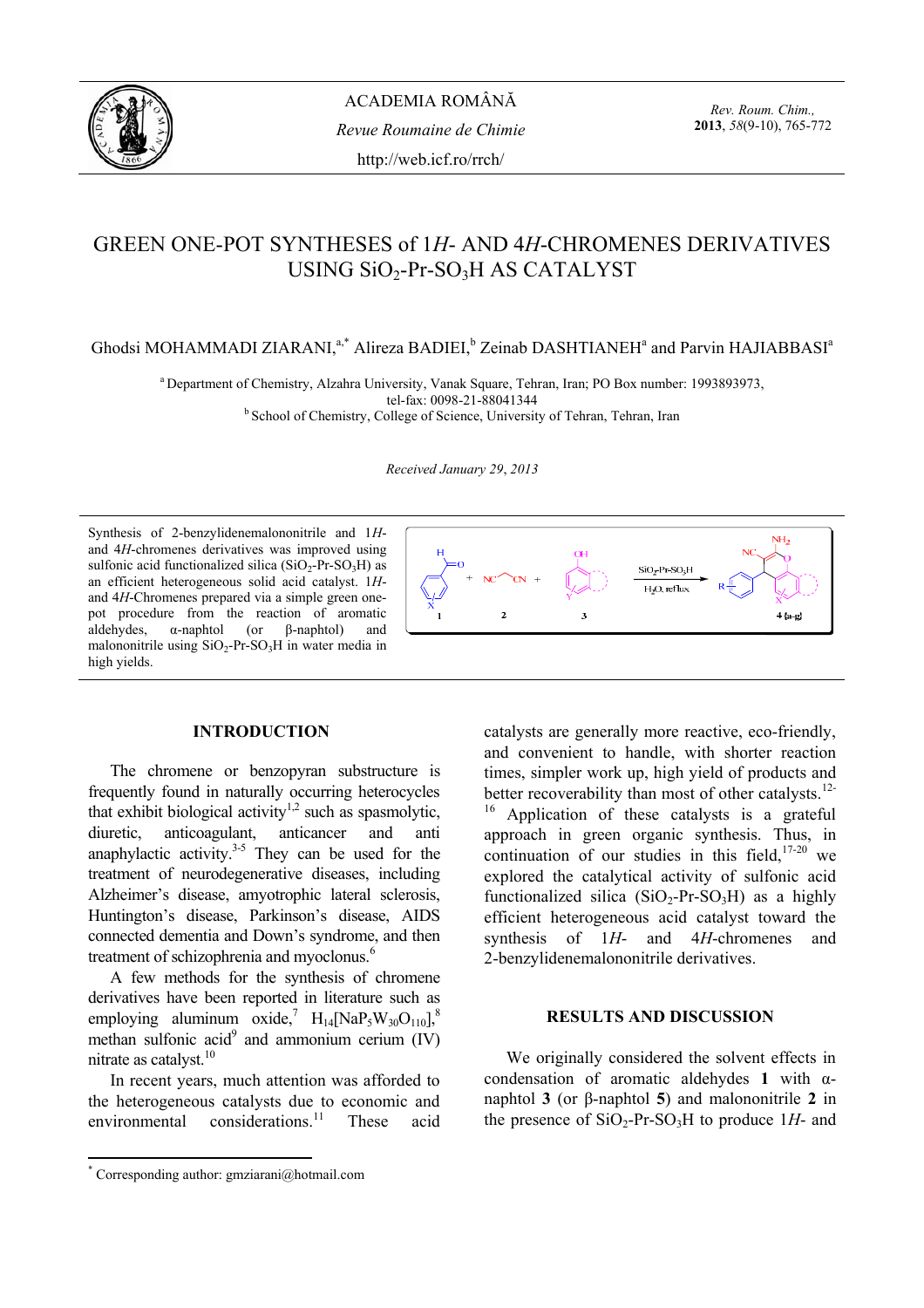4*H*-chromene derivatives (Scheme 1). As a model of reaction, the condensation of α-naphtol,  $4-NO_2$ benzaldehyde and malononitrile was applied in different solvents such as in H2O and EtOH, and in solvent-free condition (Table 1). Among the tested solvents, the best result was obtained in aqueous media in excellent yield and in other conditions, the main product was just benzylidenemalononitrile. So, this reaction was developed with different aldehydes in aqueous media and the results were demonstrated in the Table 2. This reaction was completed within 1.5-5.5 hour in high yields. After completion of the reaction (monitored by thin layer chromatography (TLC)), the crude product was dissolved in methanol, the heterogeneous solid catalyst was removed simply by filtration, and after

cooling of the filtrate, the pure crystals of products were obtained. The acid catalyst can be reactivated by simple washing subsequently using diluted acid solution, acetone and water, and then reused without considerable loss of reactivity. The new products were characterized by IR and NMR spectroscopy data for new compounds. Melting points are compared with reported values in literature as shown in Table 2.

The reaction of aromatic aldehydes **1** and malononitrile 2 in the presence of  $SiO<sub>2</sub>-Pr-SO<sub>3</sub>H$  at 120 °C under solvent-free conditions was performed to afford various alkenes in excellent yields (Scheme 2). The results were summarized in Table 3.



The optimization of model reaction conditions in the synthesis of 4*H*-chromenes

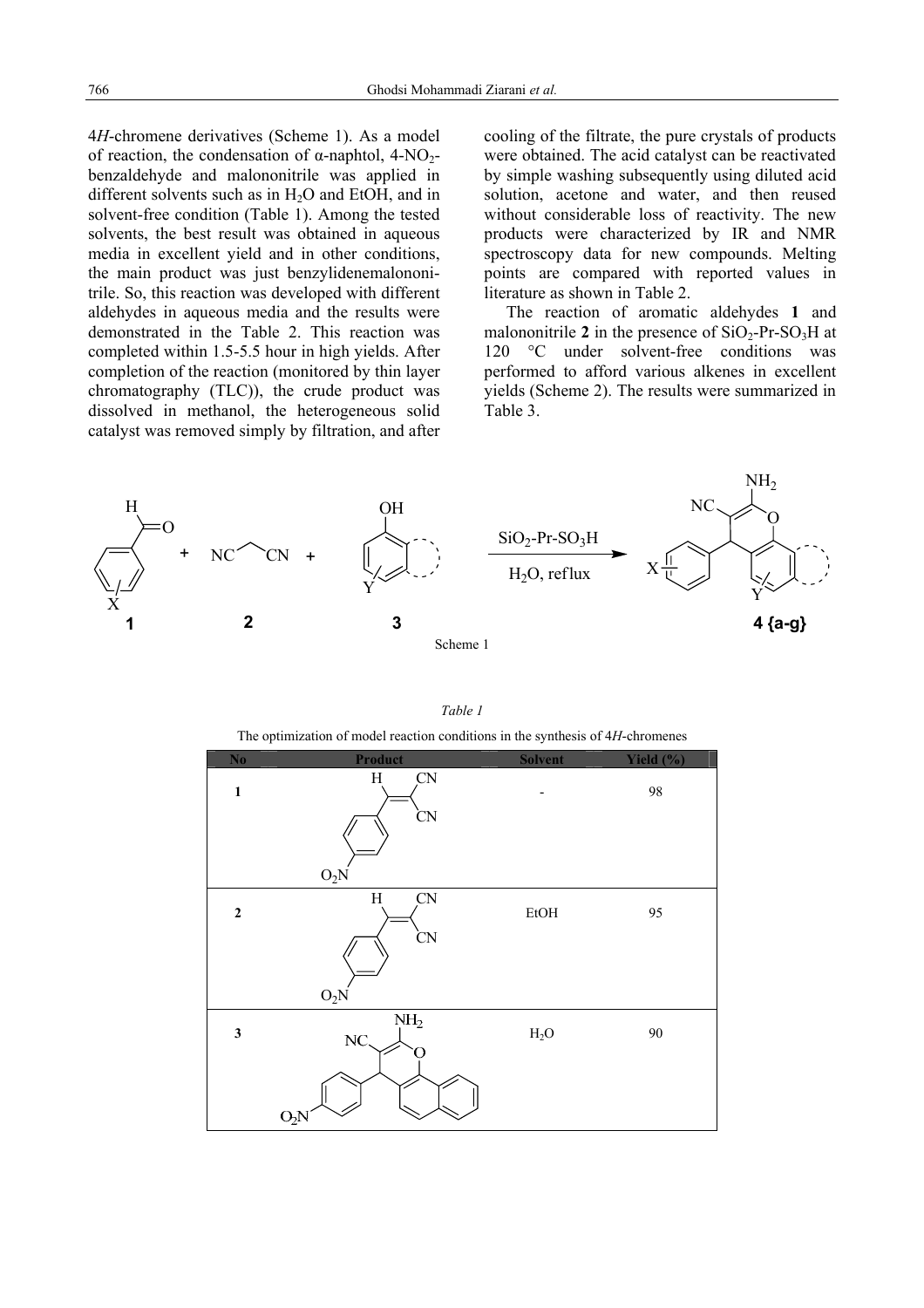| Entry            | Phenol             | Aldehyde                                        | Product                                                         | Time           | Yield | mp (°C)     | mp (Lit)         |
|------------------|--------------------|-------------------------------------------------|-----------------------------------------------------------------|----------------|-------|-------------|------------------|
|                  |                    |                                                 |                                                                 | (h)            | (%)   |             |                  |
| $\mathbf{1}$     | $\alpha$ -Naphthol | $\frac{0}{\pi}$<br>H,<br>NO <sub>2</sub>        | NH <sub>2</sub><br>NC<br>NO <sub>2</sub><br>4a                  | $\sqrt{5}$     | 95    | $211 - 212$ | $212 - 214^{21}$ |
| $\mathbf 2$      | $\alpha$ -Naphthol | $\frac{0}{\mathbb{I}}$<br>$\mathbf H$<br>$O_2N$ | NH <sub>2</sub><br>NC.<br>$O_2N$<br>4 <sub>b</sub>              | 4.5            | 90    | 242-244     | $239 - 241^{21}$ |
|                  |                    | $\overline{O}$                                  | NH <sub>2</sub>                                                 |                |       |             |                  |
| $\mathbf{3}$     | $\alpha$ -Naphthol | H,<br>Cl<br>Cl                                  | NC.<br>O<br>$\mathsf{C}$<br>CI<br>$4c$                          | 5.5            | 91    | 214-215     | $212 - 214^{21}$ |
|                  |                    |                                                 | NH <sub>2</sub>                                                 |                |       |             |                  |
| $\boldsymbol{4}$ | $\alpha$ -Naphthol | $\frac{0}{\parallel}$<br>Η<br>HO                | NC<br>HO                                                        | $\sqrt{5}$     | 95    | 248-249     | $247 - 249^{21}$ |
|                  |                    |                                                 | $4\mathrm{d}$                                                   |                |       |             |                  |
| $\sqrt{5}$       | $\alpha$ -Naphthol | $\Omega_{\parallel}$<br>Ή                       | $\mathrm{NH}_2$<br>$\rm NC$<br>C                                | $\sqrt{5}$     | 89    | 180-181     | $178 - 180^{21}$ |
|                  |                    |                                                 | $4\mathrm{e}$                                                   |                |       |             |                  |
| $\boldsymbol{6}$ | $\beta$ -Naphthol  | $\Omega_{\rm II}$<br>H<br>NO <sub>2</sub>       | ÇΝ<br>$H_2N$<br>NO <sub>2</sub><br>O.                           | $\overline{4}$ | 93    | 248         | $248^{21}$       |
|                  |                    |                                                 | 6a                                                              |                |       |             |                  |
| $\boldsymbol{7}$ | $\beta$ -Naphthol  | Н<br>$O_2N$                                     | NO <sub>2</sub><br>$\overline{\text{CN}}$<br>$H_2N$<br>$\Omega$ | 4.5            | 95    | 184-185     | $185 - 186^{21}$ |
|                  |                    |                                                 | 6 <sub>b</sub>                                                  |                |       |             |                  |

*Table 2*  Synthesis of  $4H$ -chromenes  $4/1H$ -chromenes **6** catalyzed by  $SiO_2$ -Pr-SO<sub>3</sub>H in water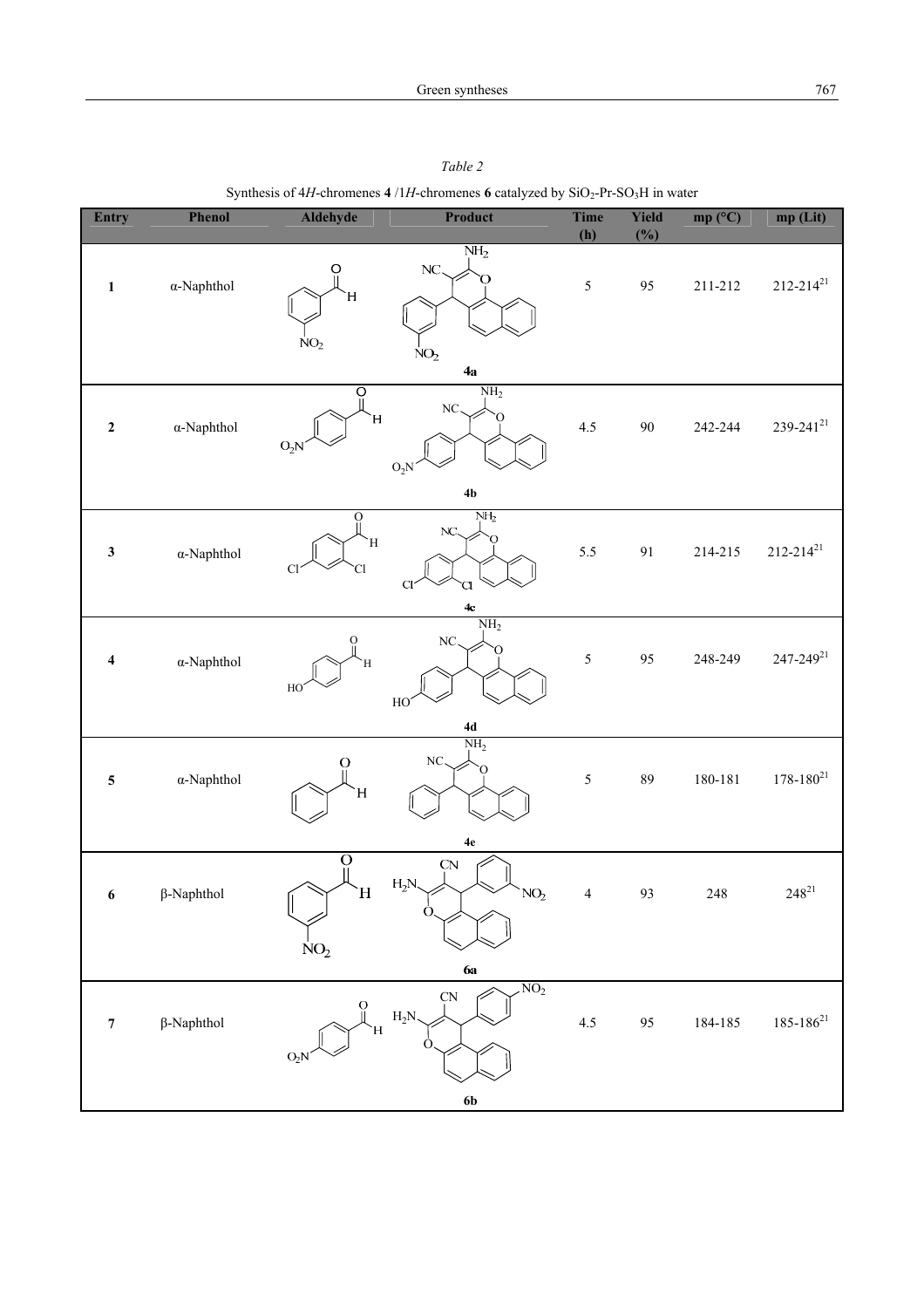*Table 2 (continued)* 



Scheme 2

 $\overline{2}$ 

 $\mathbf{1}$ 

 $7 {a-i}$ 

| ani<br>٢<br>$\mathbf{I}$ |  |
|--------------------------|--|
|--------------------------|--|

Synthesis of 2-benzylidenemalononitrile derivatives 7 using SiO<sub>2</sub>-Pr-SO<sub>3</sub>H under solvent free conditions

| <b>Entry</b>   | <b>Benzaldehyde</b> | <b>Product</b>                    | <b>Time</b><br>(h) | <b>Yield</b><br>(%) | mp $(^{\circ}C)$ | mp(Lit)          |
|----------------|---------------------|-----------------------------------|--------------------|---------------------|------------------|------------------|
| 1              | 4-Chloro-           | <b>CN</b><br>н<br><b>CN</b><br>СI | 5                  | 95                  | 161-162          | $167 - 168^{24}$ |
|                |                     | 7a                                |                    |                     |                  |                  |
| $\overline{2}$ | 4-Hydroxy-          | CN<br>н<br><b>CN</b>              | 4.5                | 90                  | 185-186          | $188^{25}$       |
|                |                     |                                   |                    |                     |                  |                  |
|                |                     | HÓ<br>7b                          |                    |                     |                  |                  |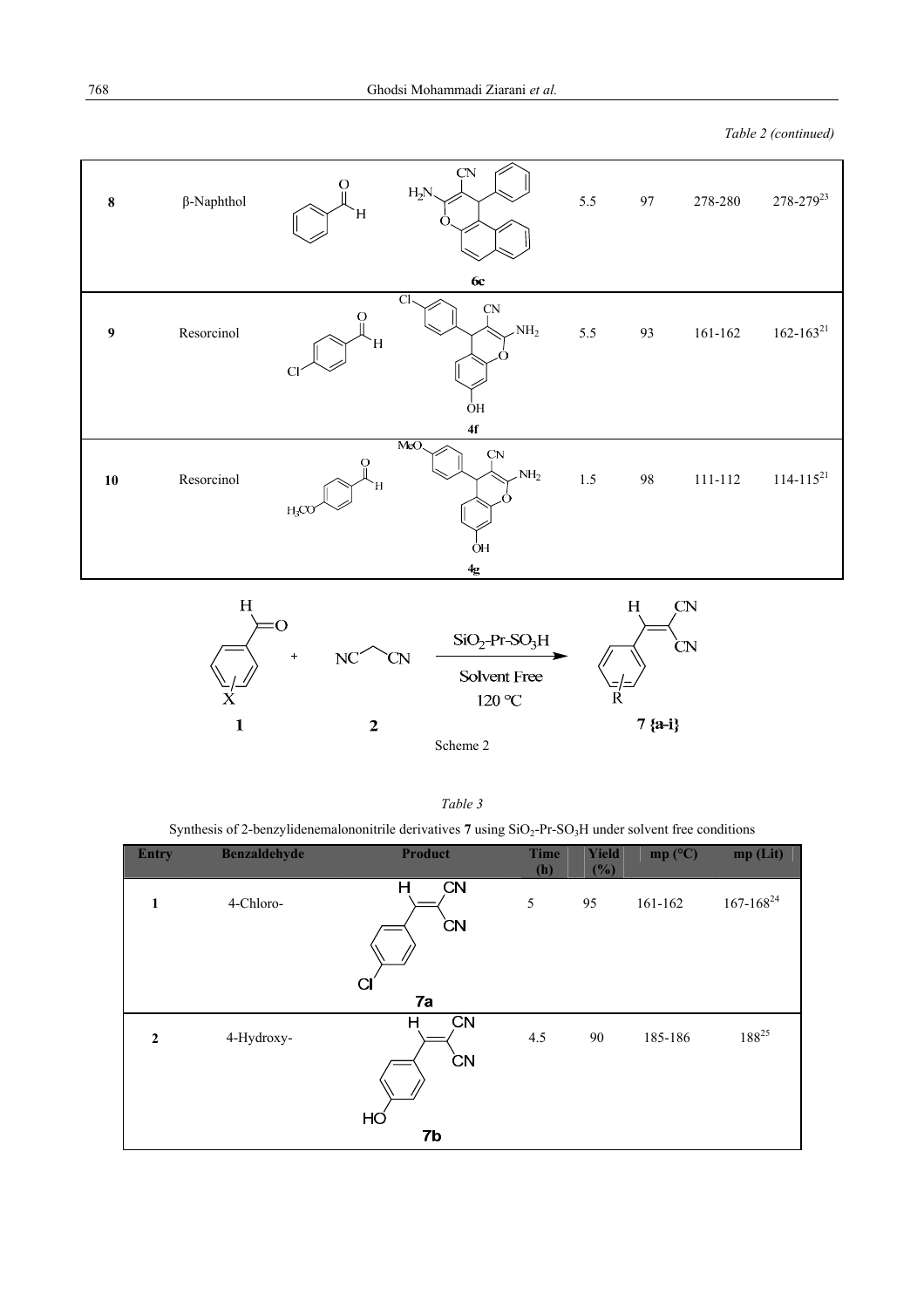*Table 3 (continued)*

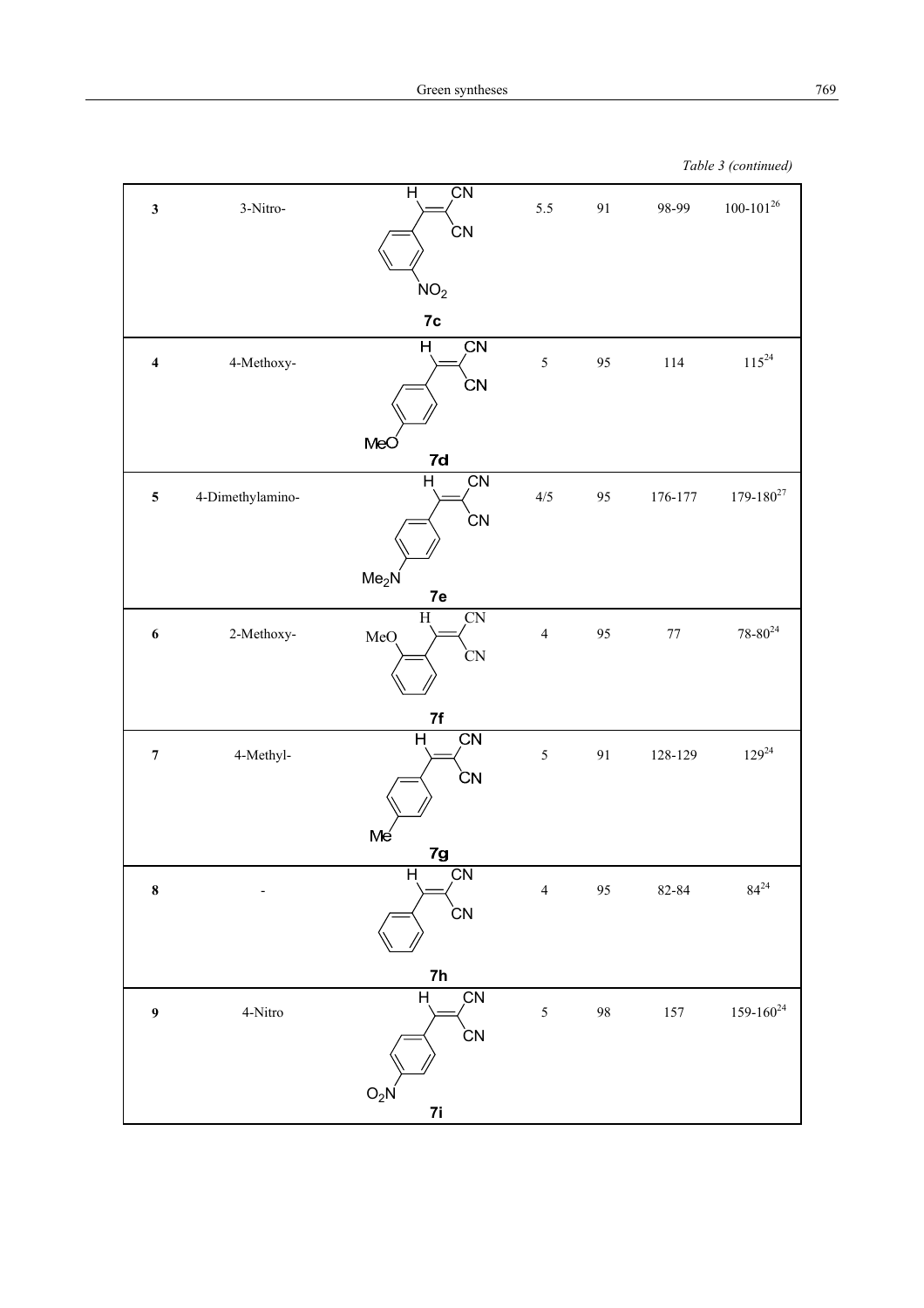

Comparable synthesis of 1*H*- and 4*H*-chromenes

| Entry | Catalyst                                                      | <b>Solvent</b>   | <b>Condition</b> | Time (h) | Yield $(\% )$ | Year      | Ref |
|-------|---------------------------------------------------------------|------------------|------------------|----------|---------------|-----------|-----|
|       | Aluminum Oxide                                                | H <sub>2</sub> O | Heating          |          | 96            | 2004      | 28  |
|       | $H_{14}$ [NaP <sub>5</sub> W <sub>30</sub> O <sub>110</sub> ] | H <sub>2</sub> O | Reflux           | 2.75-4.5 |               | 2007      |     |
|       | Methane sulfonic acid                                         | <b>CH2CN</b>     | Reflux           |          |               | 2008      |     |
|       | $SiO2-Pr-SO3H$                                                | H,O              | Reflux           | 5-5.5    | 90-98         | This work |     |

The suggested mechanism for the  $SiO_2$ -Pr-SO3H catalyzed one-pot three component reaction was illustrated in Scheme 3. At first, solid acid catalyst protonates the carbonyl group to facilitate preparation of compound **9** through the Knoevenagel condensation. The Michael addition of α-naphtol **3** to compound **9** followed by cyclization and tautomerisation affords the desired final product **4** in high yield.

The syntheses of 1*H*- and 4*H*-chromenes have been studied with several catalysts and solvents in literature as shown in Table 4. In contrast with other existing methods, the present methodology offers several advantages such as excellent yields, a simple procedure, short reaction times, easy synthesis, simple work-up and greener conditions using sulfonic acid functionalized silica  $(SiO<sub>2</sub>-Pr-$ SO3H) as an efficient catalyst.

# **EXPERIMENTAL**

# **General information**

IR spectra were recorded from KBr disk using a FT-IR Bruker Tensor 27 instrument. Melting points were measured by the capillary tube method with an electro thermal 9200 apparatus. The <sup>1</sup>H NMR (250 MHz) was run on a Bruker DPX, 250 MHz. Gas chromatography-mass spectrometry (GC-MS) analysis was performed on an Agilent 6890-5973 GC/MS detector.

#### **Preparation of catalyst**

**Synthesis of 3-Mercaptopropylsilica (MPS) and its oxidation:** To 20 g of  $SiO<sub>2</sub>$  in dry toluene, 25 mL of (3mercaptopropyl) trimethoxysilane was added, and the reaction mixture was heated at reflux for 24 h. After this period, the mixture was filtered to obtain 3-mercaptopropylsilica (MPS), which was washed with acetone and dried under vacuum. 3- Mercaptopropylsilica (MPS) (20 g) was oxidized with  $H_2O_2$ (50 mL) and one drop of  $H_2SO_4$  in methanol (20 mL) for 24 h at room temperature and then the mixture was filtered and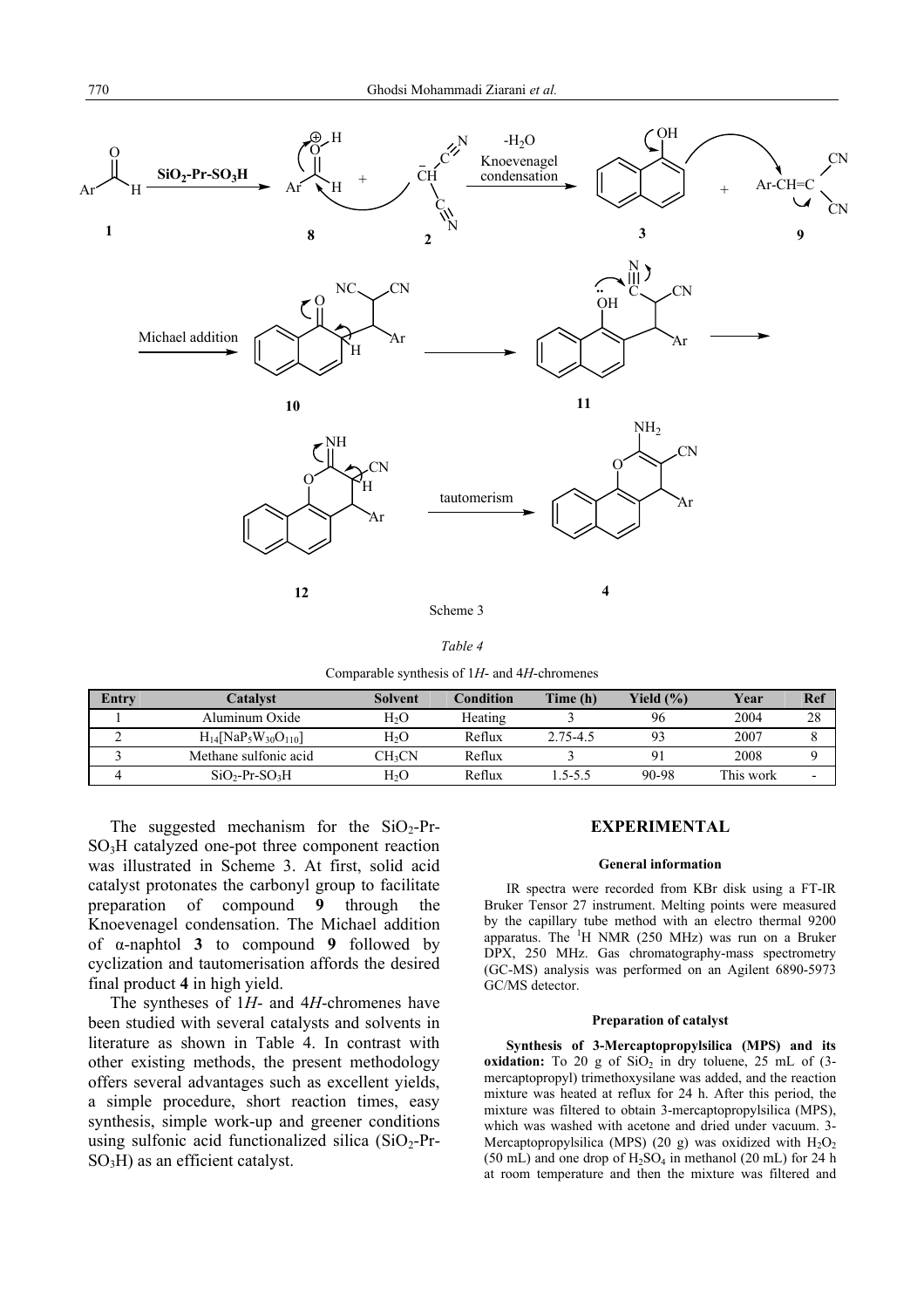washed with H<sub>2</sub>O, and acetone to obtain the  $SiO<sub>2</sub>$ -Pr-SO<sub>3</sub>H catalyst. The modified  $SiO<sub>2</sub>-Pr-SO<sub>3</sub>H$  was dried and used as a solid acid catalyst in the organic synthesis.

# **General procedure for the preparation of 2-benzylidenemalononitrile derivatives**

The  $SiO_2$ -Pr-SO<sub>3</sub>H (0.1 g) was activated under vacuum and then after cooling to room temperature, malononitrile **2**  (1 mmol) and aromatic aldehyde **1** (1 mmol) were added to it. The mixture was heated in solvent free condition at 120 ºC for an appropriate time. The completion of reaction was indicated by thin layer chromatography, the resulting solid product was dissolved in ethyl acetate, filtered for removing the unsolvable catalyst and then the filtrate was cooled to give the pure product. The spectroscopic and analytical data for products are presented in the following part. Finally, the catalyst was washed with diluted acid solution, distilled water and then acetone, dried under vacuum and re-used for several times without loss of considerable activity.

*1*,*1- Dicyano-2-(4-chlorophenyl) ethylene* (**7a**): mp: 161-162 °C. IR (KBr):  $v_{\text{max}} = 3032, 2225, 1583, 1457, 1092, 825 \text{ cm}^{-1}$ . Mass: m/z 188  $[M+1]^+$ , 153, 126, 87. <sup>1</sup>H NMR (DMSO-d<sub>6</sub>)  $\delta_H$  = 7.75 (s, 1H, H-C=C), 7.56 (d, 2H, Ar-H), 7.88(d, Ar-H, 2H). *1*,*1- Dicyano-2-(4-hydroxyphenyl) ethylene* (**7b**): mp: 185- 186 °C. IR (KBr)  $v_{max} = 3280, 3018, 2280, 1580, 1220$  cm<sup>-1</sup>. Mass: m/z 170  $[M+1]^+$ , 142, 119, 115, 39, 85, 75. <sup>1</sup>H NMR  $(CDCl_3)$   $\delta_H$  = 5 (s, 1H, OH) 7.72 (s, 1H, H-C=C), 6.92 (d, J=8 Hz, 2H, Ar-H), 7. 89 (d, J=8.0Hz, Ar-H, 2H).

*1*,*1- Dicyano-2-(3-nitrophenyl) ethylene* (**7c**): mp: 98-99 ºC. IR (KBr):  $v_{\text{max}} = 3032, 2225, 1583, 1554, 1082 \text{ cm}^{-1}$ . Mass: m/z 199  $[M+1]^+$ , 169, 153, 126, 100, 75, 51. <sup>1</sup>H NMR  $(DMSO-d_6)$   $\delta_H = 8.60$  (t, 1H, J=1.8 Hz, Ar-H), 8.3-8.4 (dd, 1H, J=0.8, J=9 Hz, Ar-H), 8.30 (d, 1H Ar-H).

*l*,*l-Dicyano-4-(methoxyphenyl)ethylene* (**7d**): mp: ll4 ºC. IR (KBr):  $v_{\text{max}} = 3015, 2983, 2280, 1560, 1210 \text{ cm}^{-1}$ . Mass: m/z 184  $[M+1]^+$ , 169, 141, 114, 88, 57, 43. <sup>1</sup>H NMR (CDCl<sub>3</sub>)  $\delta_H$  = 7.62 (s, 1H, H-C=C), 7.01(d, J = 9.0 Hz, 2H, Ar-H), 7.90  $(d, J = 9.0 Hz, Ar-H, 2H), 3.90 (s, 3H, OCH<sub>3</sub>).$ 

*1*,*1- Dicyano-2-(4-N*,*N-dimethylphenyl) ethylene* (**7e**): mp: 176-177 °C. IR (KBr):  $v_{\text{max}} = 3021, 2206, 1608, 1518 \text{ cm}^{-1}$ . Mass: m/z 197  $[M+1]^+$ , 196, 179, 153, 126, 99, 42. <sup>1</sup>H NMR  $(DMSO-d_6)$   $\delta_H$  = 3.33(s, 6H, Me), 8.05 (s, 1H, H-C=C), 6.87-6.87 (d, J=7.2 Hz, 2H, Ar-H), 7.82-7.86(d, J=7.2 Hz, Ar-H, 2H).

*1*,*1- Dicyano-2-(methoxyphenyl) ethylene* (**7f**): mp: 78 ºC. IR (KBr):  $v_{\text{max}} = 3021, 2210, 1580, 1160 \text{ cm}^{-1}$ . Mass: m/z 184  $[M+1]^+$ , 141, 114, 88, 39. <sup>1</sup>H NMR (CDCl<sub>3</sub>)  $\delta_H$  = 8.28 (s, 1H, H-C=C), 8.20 (d, J=9.5 Hz, 1H, Ar-H), 7.10 (t, J=9.0 HZ, Ar-H, 1H), 7.58 (t, 1H, J=7 Hz, Ar-H), 6.98 (d, 1H, J=8.5, Ar-H), 3.94 (s, 3H, OMe).

*1*,*1- Dicyano-2-(4-methylphenyl) ethylene* (**7g**): mp: 128-129 <sup>o</sup>C. IR (KBr):  $v_{\text{max}}$  = 3020, 2250, 1560, 1590 cm<sup>-1</sup>. Mass: m/z  $168$  [M+1]<sup>+</sup>, 153, 142, 116, 77. <sup>1</sup>H NMR (DMSO-d<sub>6</sub>)  $\delta_H$  = 7.75 (d, Ar-H), 7.65 (s, 1H, H-C=C), 7.27(d, Ar-H, 2H). *1*,*1- Dicyano-2-phenyl ethylene* (**7h**): mp: 82-84 ºC. IR (KBr):  $v_{\text{max}} = 3022, 3200, 2280, 1560, 1090$  cm<sup>-1</sup>. Mass: m/z 154  $[M+1]^{\dagger}$ , 127, 103, 76. <sup>1</sup>H NMR (CDCl<sub>3</sub>)  $\delta_{\text{H}}$  = 7.48-7.68 (m, 3H, Ar-H), 7.76 (s, 1H, H-C=C), 7.90 (d, j=5.7 Hz, 2H, Ar-H). *1*,*1- Dicyano-2-(4-nitrophenyl) ethylene* (**7i**): mp:157 ºC. IR (KBr):  $v_{\text{max}}$  = 3038, 2230, 1582, 1518, 1344 cm<sup>-1</sup>. Mass: m/z 199 [M+1]+ , 157, 142, 127, 114, 100, 85, 75. <sup>1</sup> H NMR  $(CDCl_3)$   $\delta_H$  = 7.8 (s, 1H, H-C=C), 8.10 (d, J=9.0 Hz, 2H, Ar-H), 8. 40 (d, J=9.0 Hz, Ar-H, 2H).

### **General procedure for the preparation of 4***H***-chromenes and 1***H***-chromenes derivatives**

The  $SiO_2$ -Pr-SO<sub>3</sub>H (0.1 g) was activated under vacuum and then after cooling to room temperature, aromatic aldehyde **1** (1 mmol), malononitrile **2** (1 mmol), α-naphtol **3** (or βnaphtol **5**) and 10 ml water as solvent was added to it. The mixture was refluxed for an appropriate time. The completion of reaction was indicated by thin layer chromatography, the resulting solid product and catalyst was filtered and then the filtrate was dissolved in ethanol, filtered for removing the unsolvable catalyst and then the filtrate again was cooled to afford the pure product. Finally, the catalyst was washed with diluted acid solution, distilled water and then acetone, dried under vacuum and re-used for several times without loss of considerable activity.

*2-amino-4-(3-nitrophenyl)-4H-benzo[h]chromene-3-carbonitrileone* (**4a**): mp 211-212 ºC. IR (KBr) υmax = 3460, 3335, 2196 cm<sup>-1</sup>. <sup>1</sup>H NMR (DMSO-d<sub>6</sub>)  $\delta_H$  = 4.74 (s, 1H, H-4), 7.56  $(s, 2H, NH<sub>2</sub>)$ , 7.44 (d, 1H, J = 6.7, HAr), 7.64 (t, 1H, HAr), 7.73 (dt, 1H, J=7.5, HAr), 7.90 (d, 1H, J= 6.8, HAr), 7.92 (dd, 1H, HAr), 8.12 (dd, 1H, J = 8.4, HAr), 8.14(1H, s, HAr) ppm. *2-amino-4-(4-nitrophenyl)-4H-benzo[h]chromene-3-carbonitrile* (**4b**): mp 242-244 ºC. IR (KBr) υmax = 3473, 3351, 2189, 1572, 1101 cm<sup>-1</sup>. Mass: m/z 221 [M+1]<sup>+ 1</sup>H NMR (DMSO $d_6$ )  $\delta_H$  = 5.17 (s, 1H, H-4), 7.14 (d, 1H, H-5), 7.35 (s, 2H, NH2), 7.35 (s, 1H, H-9), 7.54-7.57 (d, 2H, H-2', 6'), 7.60-7.70 (m, 3H, H-6, 8, 9), 7.90-7.93 (d, 1H, H-10 or 7), 8.19-8.23 (d, 1H, H-10 or 7), 8.26-8.30 (d, 2H, H-3', 5') ppm.

*2-amino-4-(2*,*4-dichlorophenyl)-4H-benzo[h]chromene-3-carbonitrile* (**4c**): mp 212-214 ºC. IR (KBr) υmax = 3453, 3332, 2190 cm<sup>-1</sup>. Mass: m/z 366  $[M+1]^+$ , 350, 331, 265, 221. <sup>1</sup>H NMR  $(DMSO-d<sub>6</sub>) \delta<sub>H</sub> = 5.47$  (s, 1H, H-4), 7.30 (s, 2H, NH<sub>2</sub>), 7.37 (d, 1H, J= 9 H-9 or H-10), 6.98 (d, 1H, H-6'), 7.59-7.61 (m, H-3' , 5'), 7.39 (d, 1H, H-5), 7.69-7.89 (m, 3H, H-6,8, 9), 8.03 (d, 1H, H-7), 8.25 (d, 1H, H-10) ppm.

*2-amino-4-phenyl-4H-benzo[h]chromene-3-carbonitrile* (**4e**): mp 180-181 °C. IR (KBr): υ<sub>max</sub> = 3449, 3302, 2195, 1654,  $1605$  cm<sup>-1</sup>. <sup>1</sup>H NMR (CDCl<sub>3</sub>) δ<sub>H</sub> = 4.76 (s, 2H, NH<sub>2</sub>), 4.90 (s, 1H, CH), 7.04 (d, J = 8.8 Hz, 1H, ArH), 7.25-7.36 (m, 5H, ArH), 7.52–7.62 (m, 3H, ArH), 7.81 (d, J = 8 Hz, 1H, ArH), 8.20 (d,  $J = 8.4$  Hz, 1H, ArH) ppm.

*3-amino-1-(3-nitrophenyl)-1H-benzo[f]chromene-2-carbonitrile* (**6a**): mp 248 ºC; IR (KBr): υmax = 3464, 3355, 2189, 1661 cm<sup>-1</sup>. Mass: m/z 343 [M+1]<sup>+</sup>, 326, 221, 192, 176, 166, 139, 76, 81. <sup>1</sup>H NMR (DMSO-d<sub>6</sub>)  $\delta_H$  = 5.65 (s, 1H, H-4), 7.19 (s, 2H, NH2), 7.39 - 7.49 (m, 2H, HAr), 7.56-7.64 (t, 2H, HAr), 7.68-7.71 (d, 2H, HAr), 7.90 (d, 1H, J= 6.8, HAr), 7.92 (d, 1H, HAr), 8.12 (m, 2H, HAr), 8.14(m, 2H, HAr) ppm.

*3-amino-1-(4-nitrophenyl)-1H-benzo[f]chromene-2-carbonitrile*  (**6b**): mp 184-185 °C. IR (KBr):  $v_{\text{max}} = 3430, 3325, 2190 \text{ cm}^{-1}$ . Mass: m/z 221  $[M+1]$ <sup>+</sup>. <sup>1</sup>H NMR (DMSO-d<sub>6</sub>)  $\delta_H$  = 5.45 (s, 1H, H-4), 7.20 (s, 2H, NH<sub>2</sub>), 7.38 (d, 1H, H-9), 7.40–7.52 (m, 2H, H-6, 7), 7.69-8.03 (m, 2H, H-5, 8), 7.98 (d, 1H, J= 9.2, H-10), 7.44 (d, 2H, H-2', 6'), 8.15 (d, 2H, H-3', 5') ppm.

*3-amino-1-(phenyl)-1H-benzo[f]chromene-2-carbonitrile* (**6c**): mp 278-280 °C. IR (KBr):  $v_{\text{max}} = 3435, 2185, 1669, 1560 \text{ cm}^{-1}$ . <sup>1</sup>H NMR (300 MHz, CDCl<sub>3</sub>)  $\delta_H = 5.24$  (s, 1H, H-4), 7.11(brs, 2H, NH2), 7.19 (d, 1H, H-5), 7.25-7.81 (m, 11H, Ar-H).

*2-amino-7-hydroxy-4-(4-methoxyphenyl)-4H-chromene-3-carbonitrile* (**4g**): mp 111-112 ºC. IR (KBr): υmax = 3420, 3210, 2198, 1677, 1595 cm<sup>-1</sup>. <sup>1</sup>H NMR (DMSO-d<sub>6</sub>)  $\delta_H$  = 4.32 (s, 1H, H-4), 6.78(brs, 2H, NH<sub>2</sub>), 7.02 (s, 1H, OH), 7.47–7.86 (m, 8H, Ar-H).